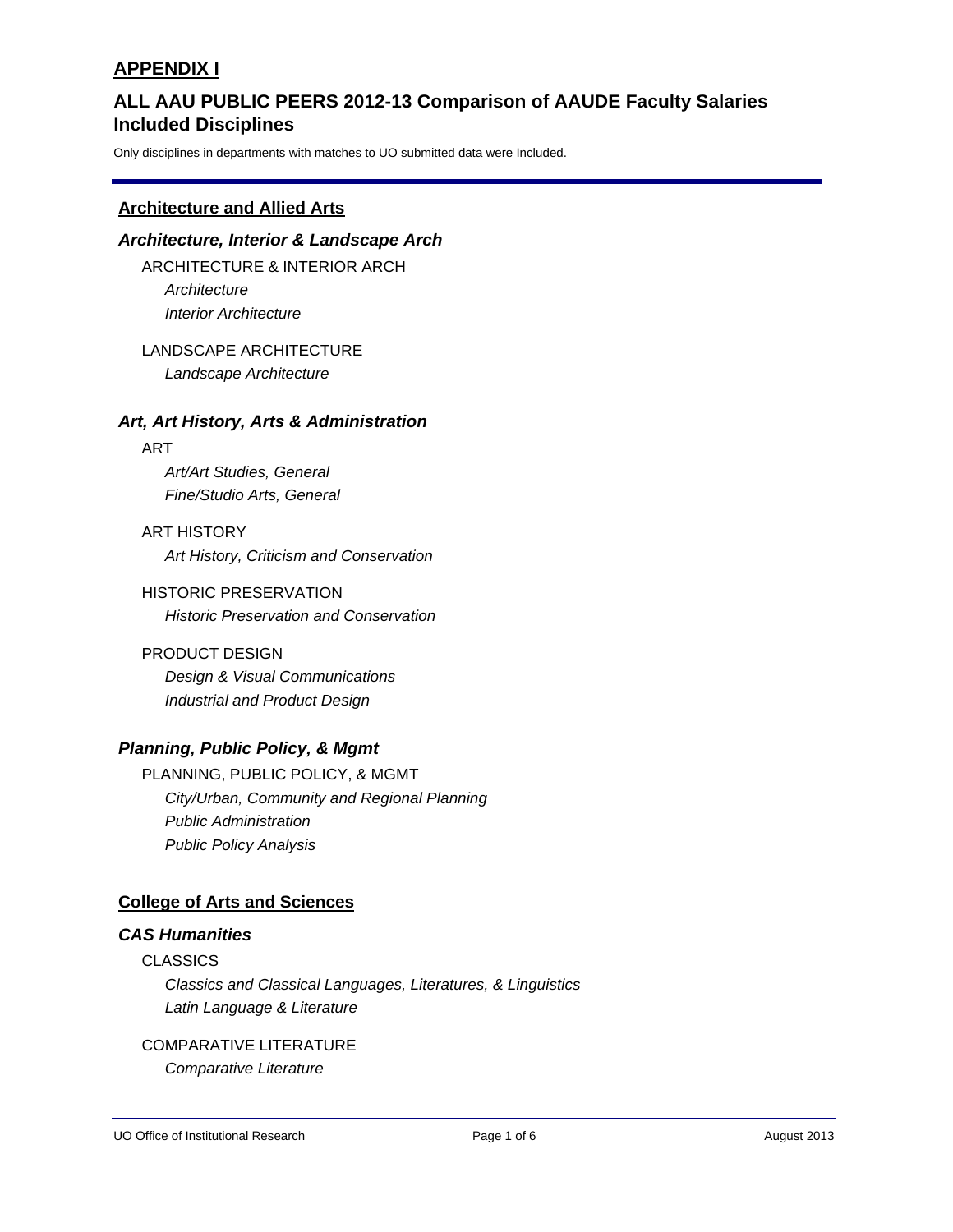# **Included Disciplines ALL AAU PUBLIC PEERS 2012-13 Comparison of AAUDE Faculty Salaries**

Only disciplines in departments with matches to UO submitted data were Included.

### CREATIVE WRITING

*Creative Writing Drama/Theater Arts, General*

#### EAST ASIAN LANGUAGES & LITERATURE

*East Asian Languages, Literatures, & Linguistics, General East Asian Languages, Literatures, & Linguistics, Other*

#### ENGLISH

*English English Composition*

## GERMAN & SCANDINAVIAN

*German Language & Literature German Languages, Literatures, & Linguistics, General Scandinavian Languages, Literatures, & Linguistics*

### **LINGUISTICS**

*Linguistics*

### PHILOSOPHY

*Philosophy*

# RELIGIOUS STUDIES

*Religion/Religious Studies*

### ROMANCE LANGUAGES

*French Language & Literature Hispanic and Latin American Languages, Literatures, and Linguistics, General Italian Language & Literature Romance Languages, Literatures, & Linguistics, General Romance Languages, Literatures, & Linguistics, Other Spanish Language & Literature*

### THEATRE ARTS

*Drama and Dramatics/Theatre Arts, General*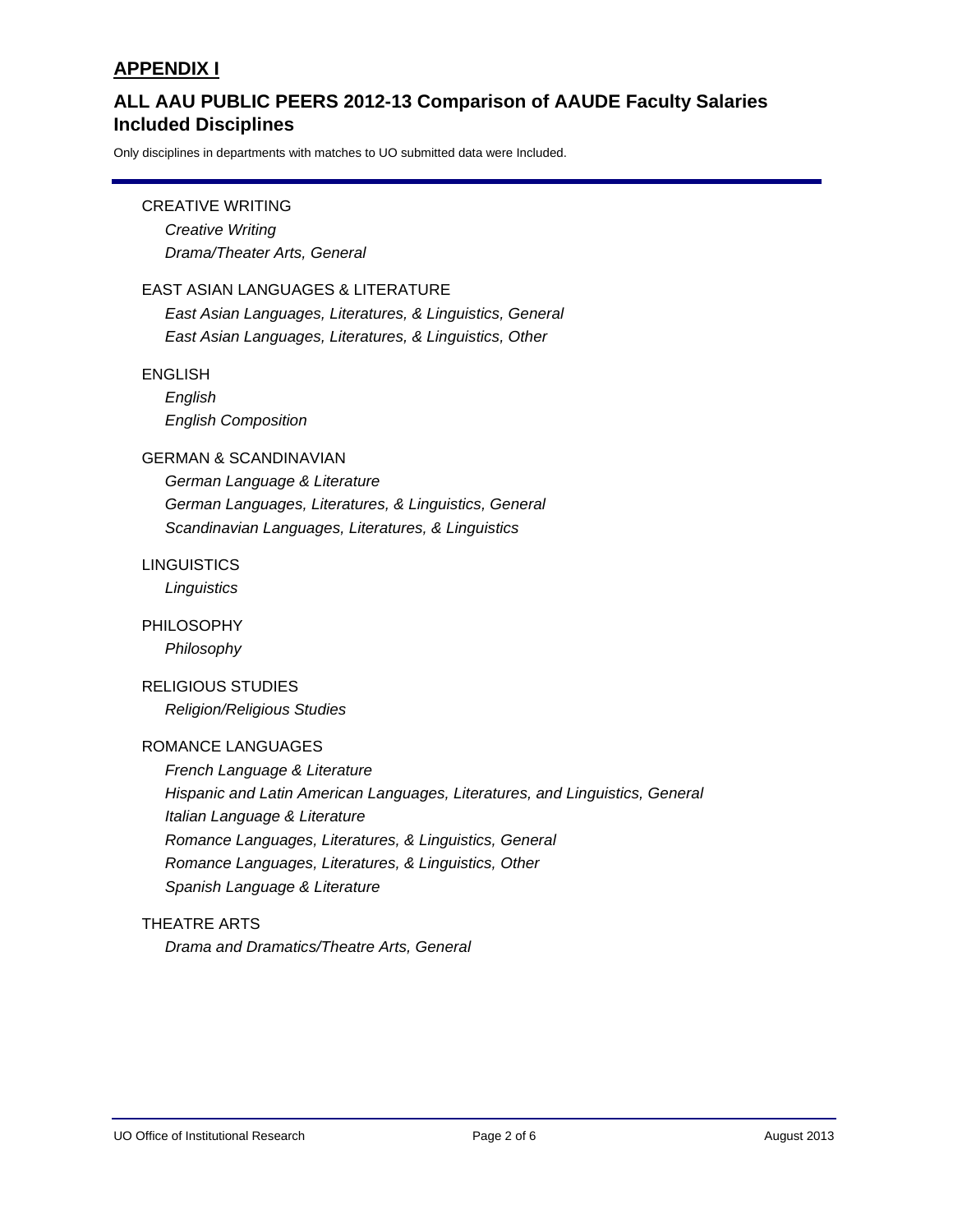# **Included Disciplines ALL AAU PUBLIC PEERS 2012-13 Comparison of AAUDE Faculty Salaries**

Only disciplines in departments with matches to UO submitted data were Included.

# *CAS Natural Sciences*

### **BIOLOGY**

*Biochemistry Biology, General Botany/Plant Biology Ecology Evolutionary Biology Marine Biology & Biological Oceanography Microbiology, General Molecular Biology Neuroscience Zoology, General*

### **CHEMISTRY**

*Biochemistry Chemistry, General*

#### COMPUTER & INFORMATION SCIENCE

*Computer Programming/Programmer, General Computer Science Information Technology*

# GEOLOGICAL SCIENCES

*Geology*

#### HUMAN PHYSIOLOGY

*Anatomy Exercise Physiology Kinesiology and Exercise Science Physiology, General*

#### MATHEMATICS

*Mathematics, General Statistics, General*

### PHYSICS

*Astronomy Astrophysics Optics/Optical Sciences Physics, General*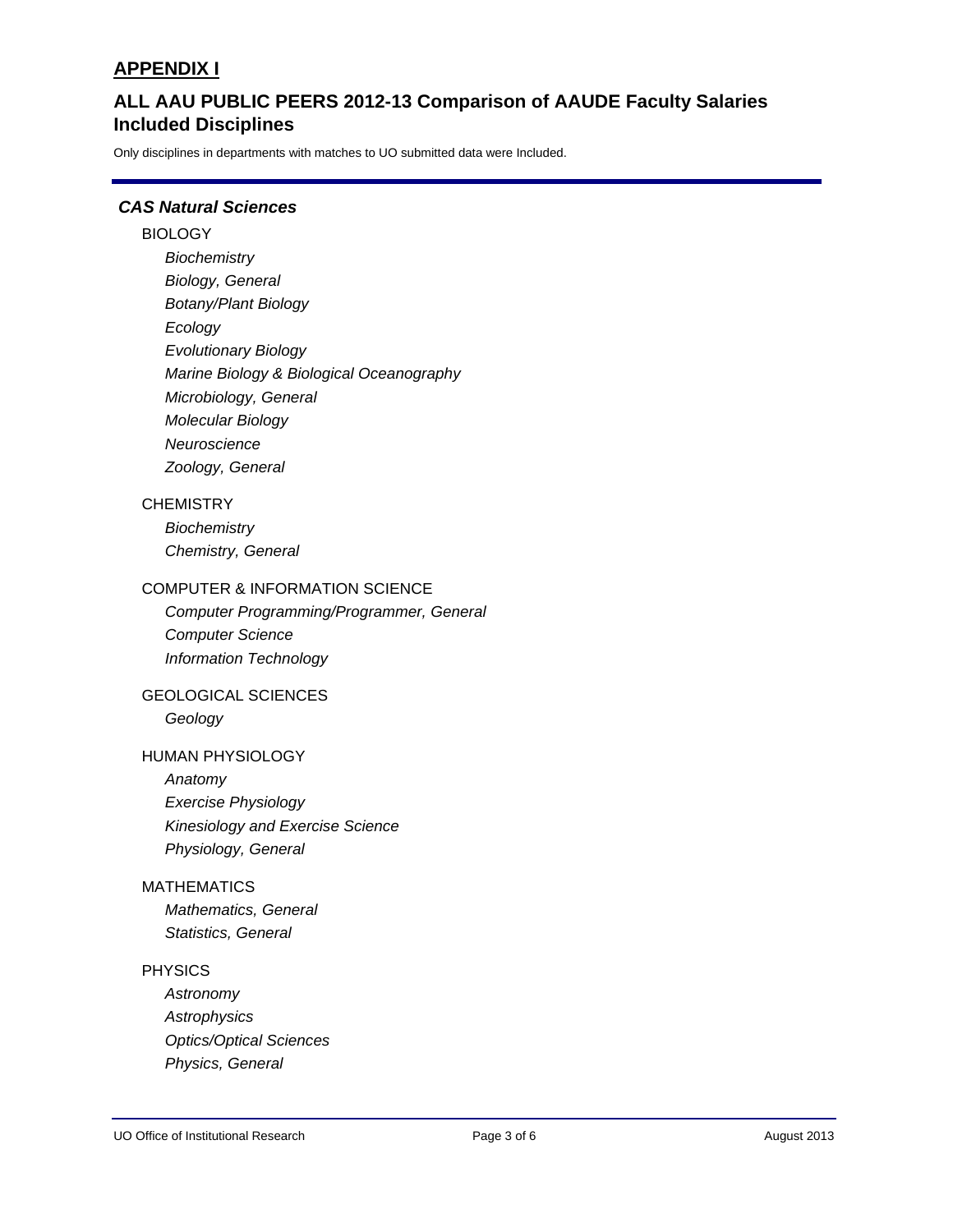# **Included Disciplines ALL AAU PUBLIC PEERS 2012-13 Comparison of AAUDE Faculty Salaries**

Only disciplines in departments with matches to UO submitted data were Included.

#### **PSYCHOLOGY**

*Developmental & Child Psychology Neuroscience Psychology, General*

### *CAS Social Sciences*

ANTHROPOLOGY *Anthropology*

ECONOMICS *Economics, General*

# ENVIRONMENTAL STUDIES *Environmental Studies*

# ETHNIC AND ASIAN STUDIES

*Afro-American (Black) Studies American Indian/Native American Studies Asian Studies/Civilization Asian-American Studies Ethnic Studies Ethnic, Cultural Minority, and Gender Studies, Other Hispanic-American Studies*

### GEOGRAPHY

*Geography*

#### **HISTORY**

*European History History, General*

## INTERNATIONAL STUDIES

*Area Studies, Other International Relations and Affairs International/Global Studies*

### POLITICAL SCIENCE

*Political Science and Government, General*

#### **SOCIOLOGY**

*Sociology*

UO Office of Institutional Research **Page 4 of 6 Page 4 of 6** August 2013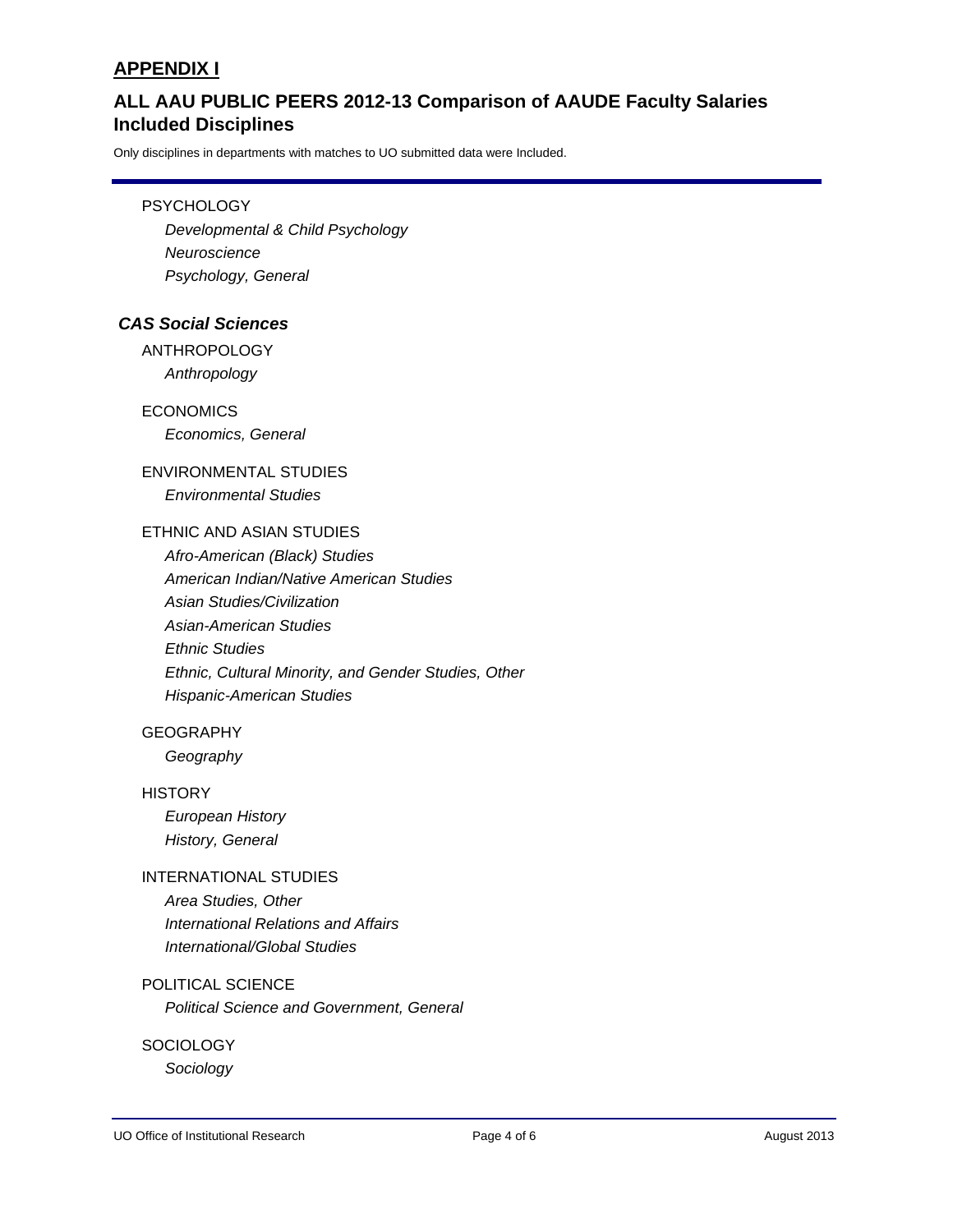# **Included Disciplines ALL AAU PUBLIC PEERS 2012-13 Comparison of AAUDE Faculty Salaries**

Only disciplines in departments with matches to UO submitted data were Included.

WOMEN'S & GENDER STUDIES *Women's Studies*

# **College of Education**

# COUNSELING PSYCHOLOGY & HUMAN SERVICES

*Counseling Psychology Educational Psychology Individual & Family Development Studies, General*

EDUCATIONAL LEADERSHIP *Education Leadership & Administration, General*

#### SPECIAL EDUCATION

*Audiology/Audiologist & Hearing Sciences Communication Disorders, General Special Education & Teaching, General Speech Pathology and Audiology*

### TEACHER EDUCATION

*Curriculum and Instruction Education, General Secondary Education & Teaching Teacher Education, Multiple Levels*

# **Lundquist College of Business**

### BUSINESS ADMINISTRATION

*Accounting Business Administration, Management & Operations Business/Commerce, General Finance, General Human Resource Management/Personnel Administration, General Management Science, General Marketing/Marketing Management, General*

UO Office of Institutional Research **Page 5 of 6** August 2013